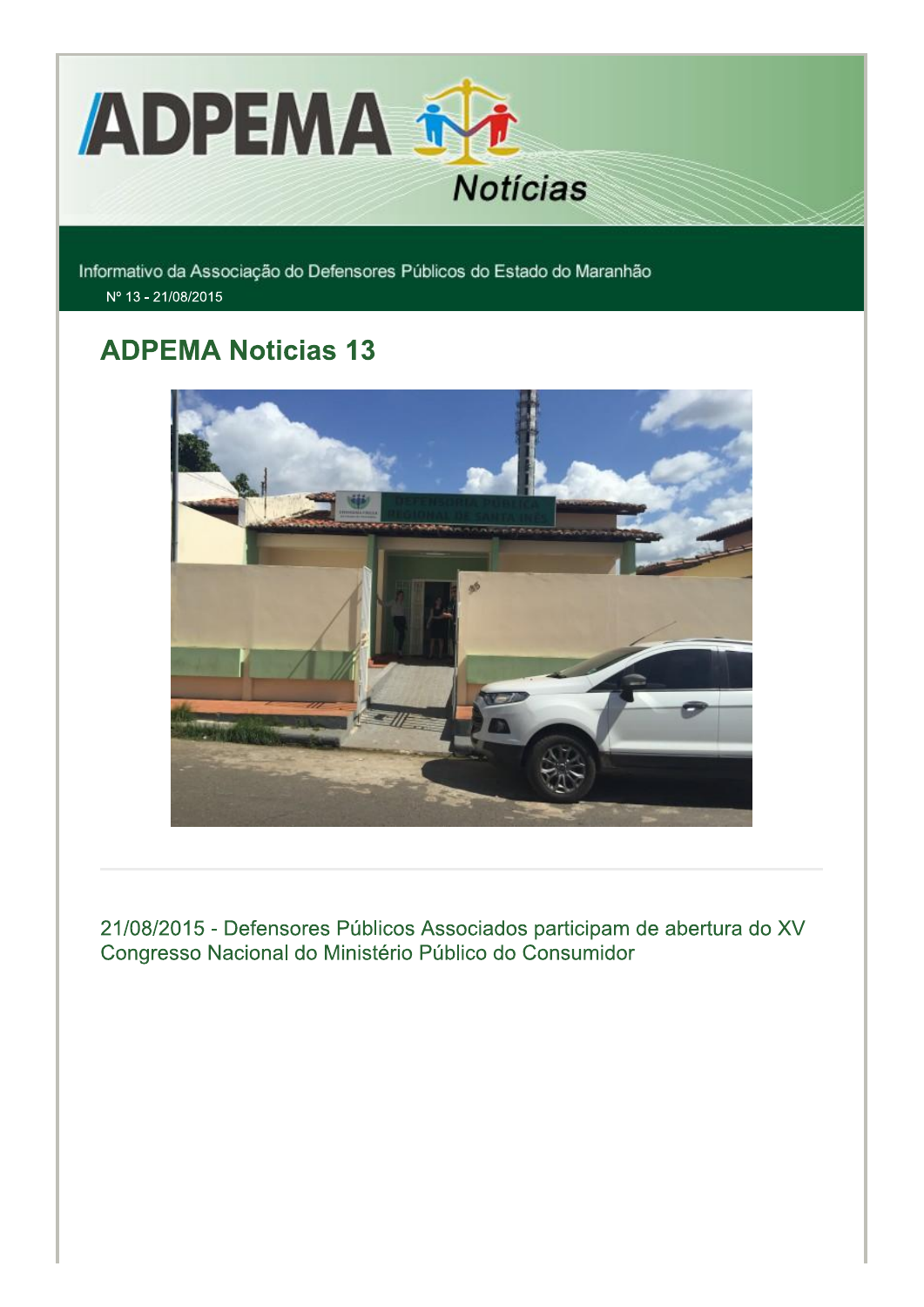

Teve início na noite de quarta-feira, 19, no Hotel Luzeiros, em São Luís, o XV Congresso Nacional do Ministério Público do Consumidor. O evento, que tem como tema "O direito do consumidor na sociedade da informação", é uma iniciativa da Associação Nacional do Ministério Público do Consumidor (MPCON) e do Ministério Público do Maranhão (MPMA). O Defensor Público, titular do Núcleo de Defesa do Consumidor da DPE/MA e membro da ADPEMA, Alberto Pessoa Bastos, representou a defensora geral do Estado, Mariana Albano de Almeida, na abertura do evento. Também participaram da abertura os Defensores Públicos associados Marcos Fróes, Rairom Laurindo dos Santos, Raphael Tito de Vasconcelos, Jean Carlos Nunes Pereira, Fábio Marçal Lima e Renan Barros Reis.

O defensor Alberto Bastos também proferiu a palestra "Universalização da tarifa social: Luz e dignidade para quem precisa", que apresentou a prática exitosa do Núcleo do Consumidor da DPE/MA "Tarifa Social" para outras instituições, incentivando a aplicação da prática em outros estados, adequando-se a cada realidade.

A promotora de justiça Lítia Cavalcanti (MPMA), vice-presidente da Associação Nacional do Ministério Público do Consumidor (MPCON) ressaltou a importância dos 15 anos da instituição e a importância do congresso como um espaço de aprendizado e reflexão a todos os participantes.

A Secretária Nacional do Consumidor, Juliana Pereira da Silva, agradeceu a todos que contribuíram para a realização do evento em nome do Ministro da Justica, José Eduardo Cardozo. Ela enfatizou a necessidade de se buscar a dignidade, justica e equilíbrio nas relações de consumo. "A discussão sobre o direito do consumidor é mais do que jurídica ou doutrinária. É sobre o dia a dia do cidadão, pessoas que pagam por suas necessidades e mantêm a economia do país", afirmou.

O presidente da MPCON, o promotor de justica Plínio Lacerda Martins (MPMG), também agradeceu o apoio recebido, em especial do governo do estado e do Ministério Público do Maranhão, enfatizando o trabalho incansável de toda a equipe envolvida na realização do congresso. Para o promotor, os 15 anos da associação são um marco importante de comemoração pelos avanços alcançados e, ao mesmo tempo, de busca pelo fim das práticas abusivas contra os consumidores brasileiros, como as ainda praticadas por bancos, planos de saúde e operadoras de telefonia, por exemplo.

Na palestra inaugural do XV Congresso Nacional do Ministério Público do Consumidor, o governador do Maranhão, Flávio Dino, iniciou a fala propondo uma reflexão entre a legislação de proteção ao consumidor e os órgãos públicos. Para o governador, os serviços públicos seriam os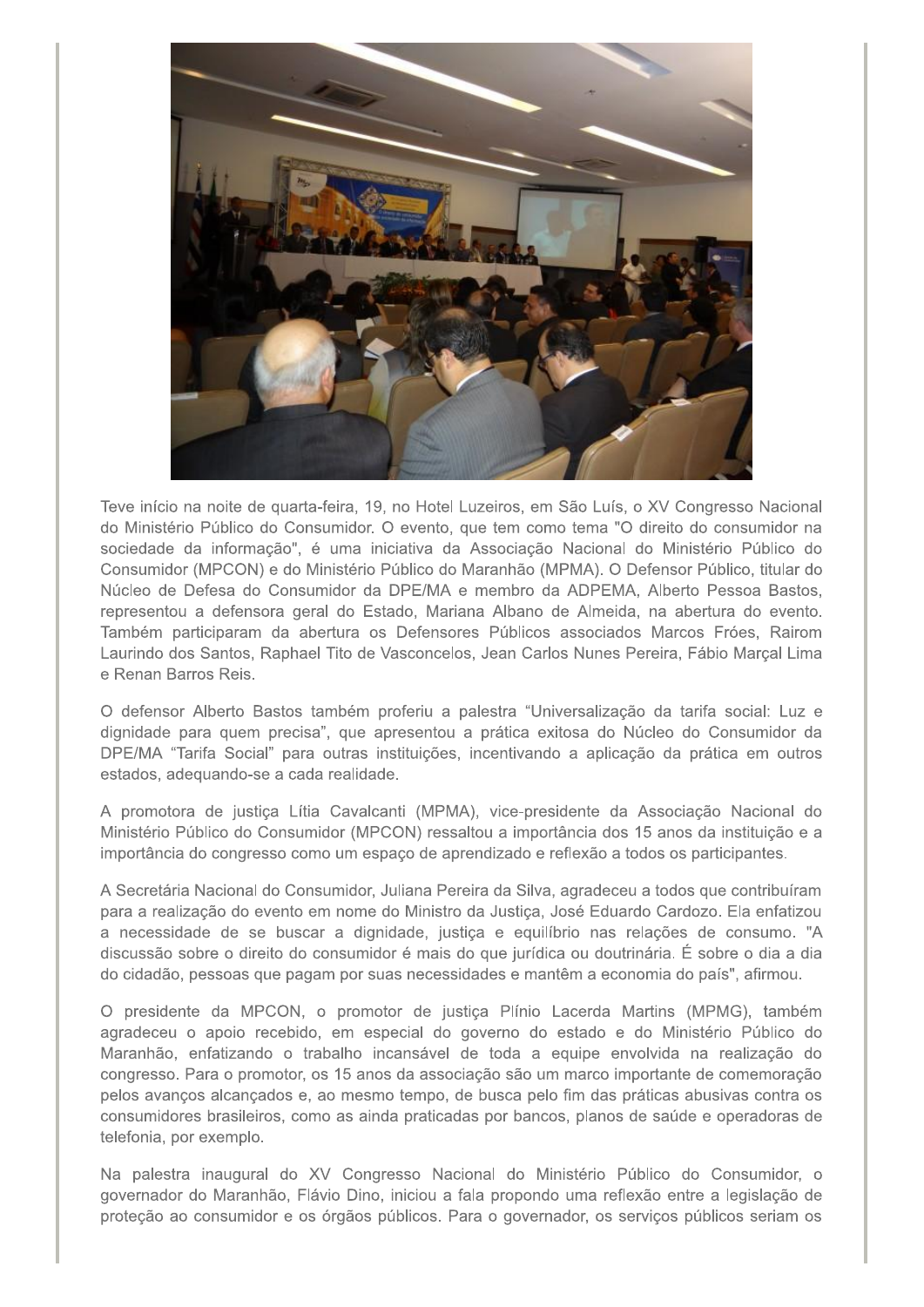principais descumpridores do Código de Defesa do Consumidor se suas atividades pudessem ser enquadradas nessa legislação.

O Congresso encerrou-se nesta sexta-feira, com uma homenagem in memoriam ao Promotor de Justica Murilo Moraes Miranda.

# 21/08/2015 - ADPEMA encaminha à DPE/MA pedido de melhorias para Núcleos Regionais



A Associação dos Defensores Públicos do Estado do Maranhão (ADPEMA), em decorrência das visitas realizadas aos núcleos regionais da Defensoria Pública do Estado (DPE/MA) em Santa Inês, Bom Jardim e Zé Doca no último mês pelo seu Tesoureiro, Vinícius Goulart, e sua Presidente, Clarice Binda, encaminhou ofício à Administração Superior da DPE/MA pedindo providências no que tange aos problemas relatados pelos defensores nas visitas.

O núcleo regional de Santa Inês, que conta com 3 defensoras públicas (Jaqueline Castro, Suellen Weber Imbriani e Enis Viegas de Souza), problemas estruturais foram verificados. Entre eles, falta d áqua, infiltrações e entupimentos nos banheiros. O problema mais grave relatado é a ausência de segurança no núcleo que atualmente não possui a presença de vigilante, cerca elétrica ou alarme, sendo esta a providência mais urgente a ser tomada, segundo as colegas do núcleo.

Já no núcleo da DPE/MA em Bom Jardim, que tem atuação de um único Defensor Público (Francisco Hélio Carvalho), destacou-se também alguns problemas estruturais como infiltrações e rachaduras nas paredes, rede elétrica comprometida com constantes oscilações de energia, entre outros.

A diretoria da ADPEMA ainda ouviu o defensor Renan Reis no núcleo regional de Zé Doca. Com a presença de apenas dois Defensores Públicos (Renan Reis e Manuela Saraiva), foi relatada uma demanda de trabalho é excessiva, com uma média de 4.000 processos tramitando em cada vara. Problemas estruturais, como mofo e infiltrações foram detectados, além da inexistência de segurança, não contando também com alarme e vigilante.

Em todos os núcleos constatou-se a necessidade de avançar no número de defensores, pois a demanda de trabalho é grande e crescente. Ademais, os defensores não contam com assessores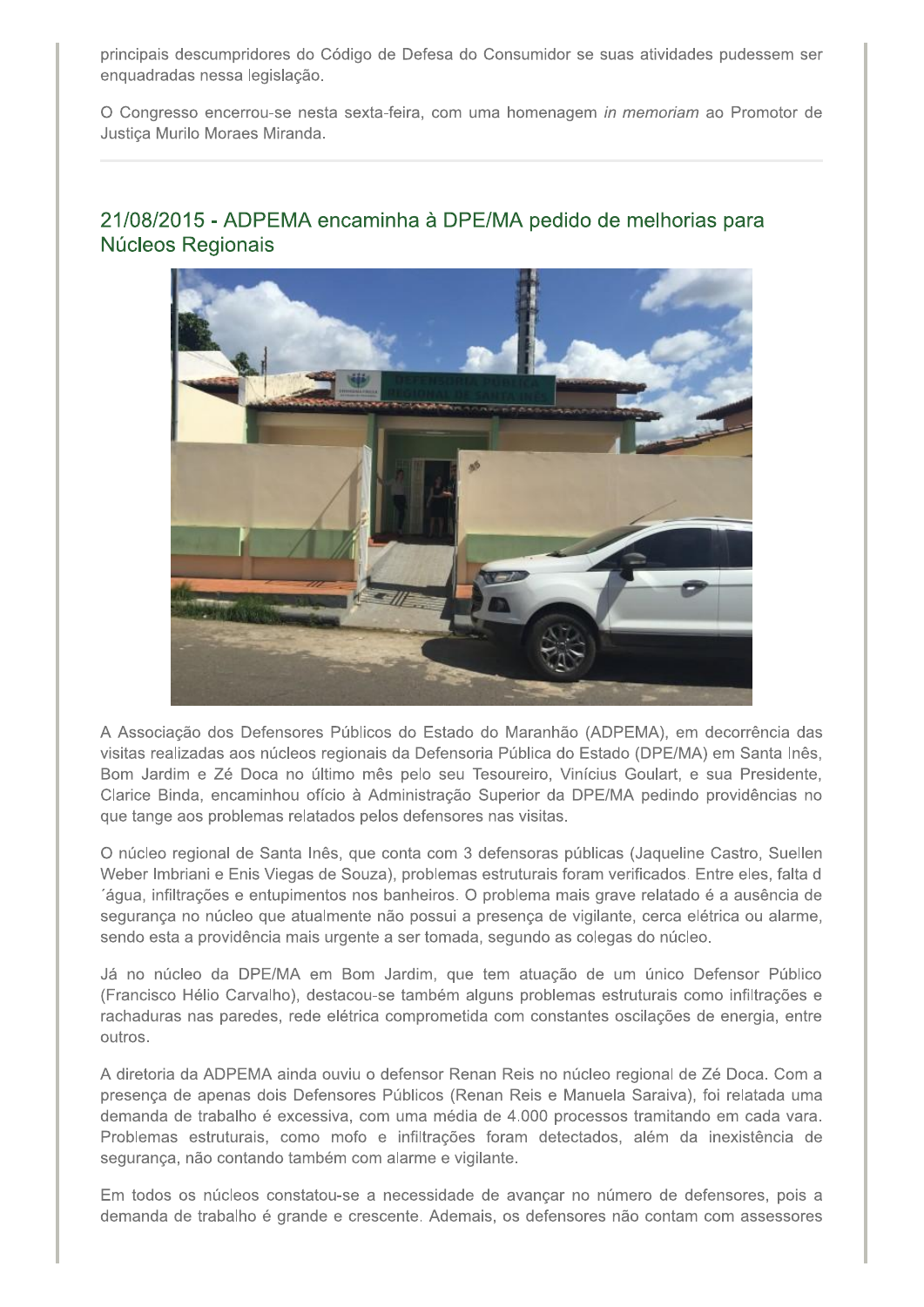jurídicos ou estagiários, sendo o acréscimo de defensores e colaboradores medida de extrema necessidade.

Segundo a Presidente da ADPEMA, "a falta de condições de trabalho adeguadas leva à violação dos direitos defendidos pelo defensor, pois afeta as atribuições do Defensor e dificulta o acesso à justiça das pessoas carentes. Nesse sentido, acreditamos que as providências a serem tomadas servirão para uma evolução no serviço prestado pela Defensoria Pública do Maranhão, garantindo um crescimento responsável", esclarece.

Tais solicitações são decorrência do cumprimento do cronograma de visitas da ADPEMA aos núcleos regionais da DPE, tendo a diretoria já se deslocado aos núcleos de Imperatriz, Açailândia, Carolina, São José de Ribamar, Timon, Caxias, Coelho Neto, além do Fórum de São Luís. Da visita ao núcleo regional de Imperatriz, ocorrida ano passado, foi encaminhado o pleito dos colegas por uma sede nova que pudesse comportar os 11 defensores que atuavam no núcleo, tendo sido acatado pela DPE um dos imóveis sugestionados pela associação, que se fez presente na inauguração da nova sede no dia 19 de maio de 2015, Dia Nacional do Defensor Público.



### 20/08/2015 - Santa Catarina receberá seminário sobre Mediação

Já estão abertas as inscrições para o seminário de sensibilização "Mediação: Um Novo Olhar sobre o Conflito" da região Sul, que ocorrerá em Florianópolis no próximo dia 28 de agosto. O evento acontecerá na Câmara Municipal de Florianópolis localizada na Rua Anita Garibaldi, n. 35 - Centro -Florianópolis- SC, de 9h às 17h.

"Mediação: Um Novo Olhar sobre o Conflito" visa mostrar ao público-alvo os benefícios das aulas de mediação para a formação acadêmica do participante. O evento é oferecido aos defensores públicos, servidores da Instituição e assessores da Defensoria Pública.

O seminário foi criado para abordar as particularidades do curso "Fundamentos da Mediação para a Defensoria Pública" – uma parceria da Associação Nacional dos Defensores Públicos (ANADEP), Escola Nacional dos Defensores Públicos (ENADEP), Escola Nacional de Mediação (Enam/MJ) e Universidade de Brasília (UnB), que, superando as expectativas, ultrapassou em 1.709 inscrições as 4 mil vagas oferecidas. Em 2016, a ideia das entidades parceiras é abrir uma nova turma.

As inscrições podem ser realizadas através do email: enadep@anadep.org.br com assunto: SEMINÁRIO SANTA CATARINA até o dia 24 de agosto. São oferecidas 90 vagas.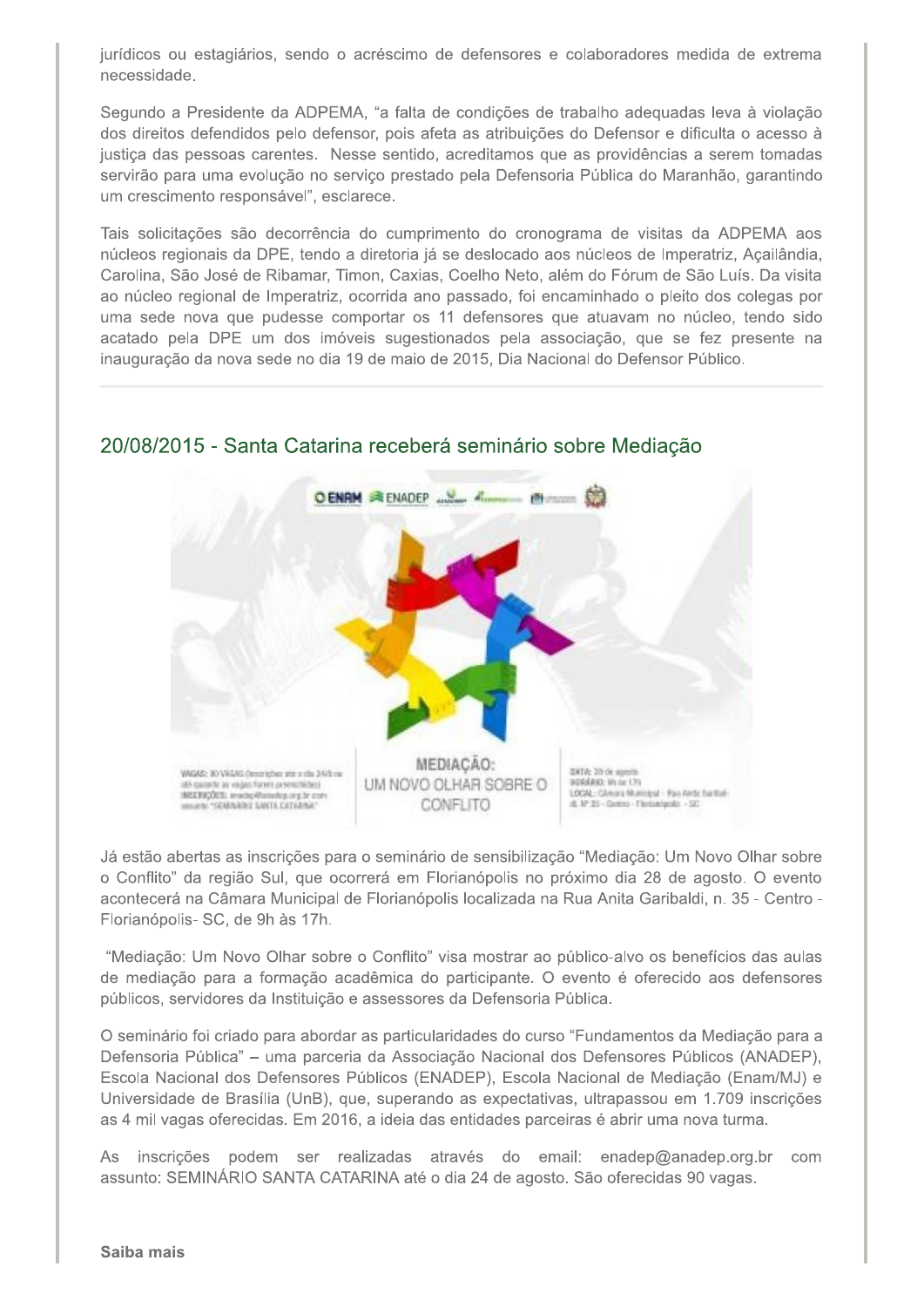O seminário "Mediação: Um Novo Olhar sobre o Conflito" tem como objetivo contemplar todas as regiões brasileiras. A capacitação aconteceu nas cidades de Belém (Região Norte), Fortaleza (Região Nordeste) e Mato Grosso do Sul (Centro-Oeste). A última região que acontecerá este evento será em Belo Horizonte (Sudeste) com data a ser definida.

Outra grande oportunidade é o curso Fundamentos da Mediação para a Defensoria Pública – uma parceria da ANADEP, Escola Nacional dos Defensores Públicos (ENADEP), Escola Nacional de Mediação (Enam/MJ) e Universidade de Brasília (UnB). O curso foi estruturado para capacitar os diferentes atores envolvidos em resolução consensual de conflitos nos contextos de atuação da Defensoria Pública, sendo dividido em 6 módulos de conteúdo, semanas de ambientação e de encerramento. O curso teve inicio na ultima segunda-feira (17) e seguirá ate o dia 04 de outubro. A expectativa da Escola é formar uma nova turma em 2016.

### 19/08/2015 - Artigo da Presidente da ADPEMA é destague na Revista Júris



Tratando-se da discussão acerca da maioridade penal diversas questões devem ser avaliadas. Em uma frente, indicadores da CNI/IBOPE apontam que aproximadamente 79% dos brasileiros acreditam que penas mais rigorosas podem reduzir a criminalidade, enquanto um levantamento do Conselho Nacional de Justiça (CNJ) mostra que apenas 8% dos homicídios são esclarecidos no País, e, nesses casos, a média de tempo para julgamento é de 7 anos e 3 meses, de acordo com pesquisa do Ministério da Justiça feita em cinco capitais.

Nesse contexto, a Presidente da ADPEMA e Diretora para Assuntos Legislativos da ANADEP, Clarice Binda e o Advogado e Secretário Adjunto da Casa Civil do Governo do Maranhão, Carlos Eduardo Lula, publicaram artigo intitulado "A maioria tem sempre razão?", que tem como principal abordagem a discussão sobre o debate da redução da maioridade penal e a busca dos Direitos Humanos para o não retrocesso numa sociedade contemporânea.

Os autores ressaltam ainda no artigo que a sociedade em que vivemos aposta no medo e no caos, favorecendo ainda mais uma política de ódio que fere a própria democracia. "Admitir tal instrumento de guerra é retroceder à Idade das Sombras, se bem que um tempo em que as mulheres que usam minissaias precisam ter receio de serem estupradas talvez mereça tal denominação", expõem.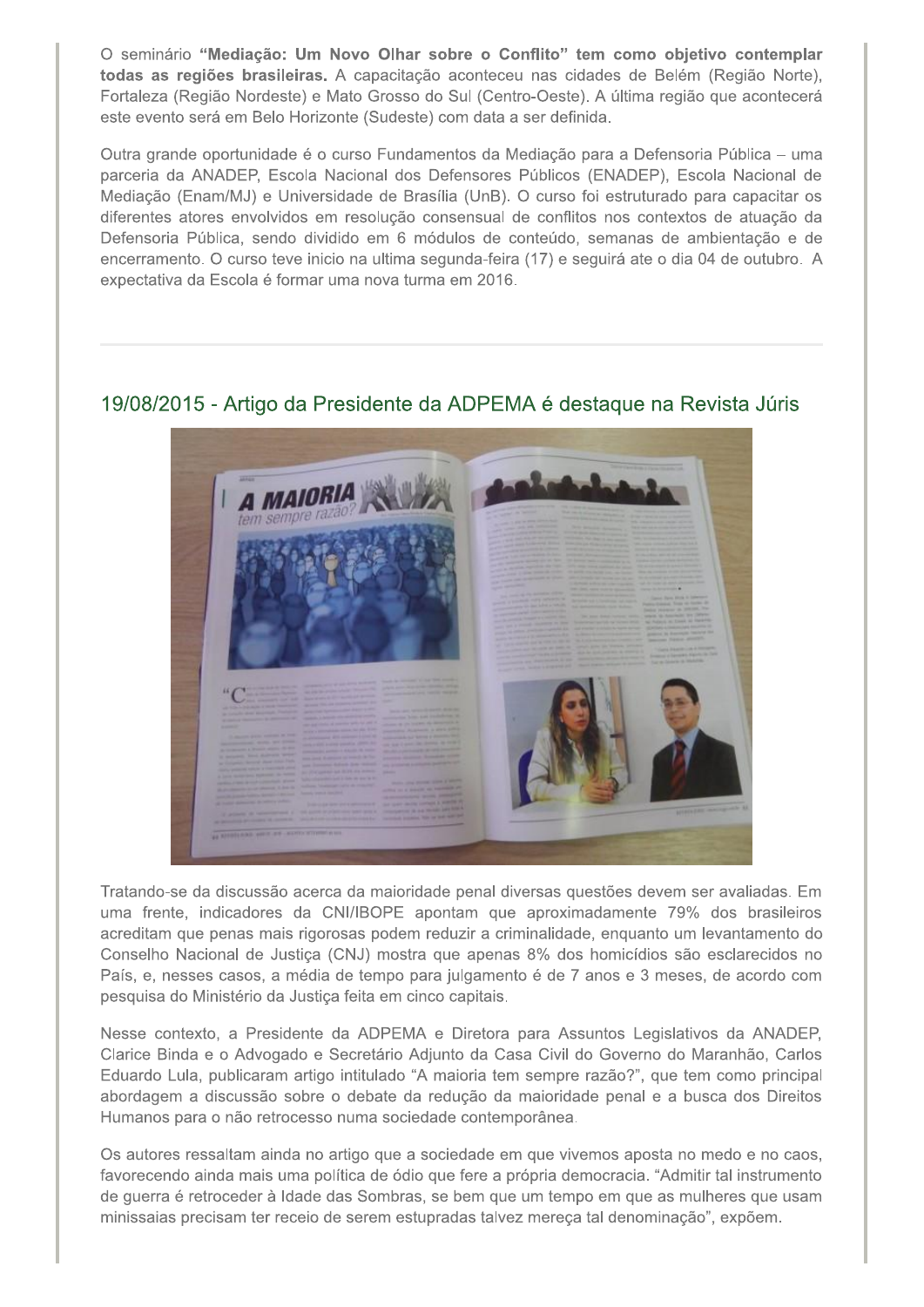De acordo com informações da Assessoria de Comunicação da Câmara dos Deputados, a votação da Proposta de Emenda à Constituição (PEC 171/93) que reduz a maioridade penal de 18 para 16 anos nos casos de crimes hediondos - como estupro e latrocínio - e também para homicídio doloso e lesão corporal seguida de morte poderá ser votada ainda hoje em segundo turno.

O texto foi aprovado em primeiro turno no início de julho, na forma da emenda apresentada pelos deputados Rogério Rosso (PSD-DF) e André Moura (PSC-SE). Esse texto excluiu da proposta inicialmente rejeitada pelo Plenário os crimes de tráfico de drogas, tortura, terrorismo, lesão corporal grave e roubo qualificado entre aqueles que justificariam a redução da maioridade.

Pela emenda aprovada em primeiro turno, os jovens de 16 e 17 anos deverão cumprir a pena em estabelecimento separado dos adolescentes que cumprem medidas socioeducativas e dos maiores de 18 anos.

Confira link artigo  $\circ$ site da  $\circ$ no ADPEMA: http://www.adpema.com.br/adpema/index.php/Artigos/ver\_artigos/3755 e leia o artigo em anexo

19/08/2015 - ADPEMA agradece apoio de deputados no Relatório Final da CPI do Sistema Carcerário.



A Presidente da Associação dos Defensores Públicos do Estado do Maranhão e Diretora para assuntos legislativos da Associação Nacional dos Defensores Públicos (ANADEP), Clarice Binda, reuniu-se na última quarta-feira (12) com a Deputada Federal Carmem Zanotto (PPS/SC) e agradeceu o apoio e a inclusão da Defensoria Pública no Relatório Final da CPI do Sistema Carcerário.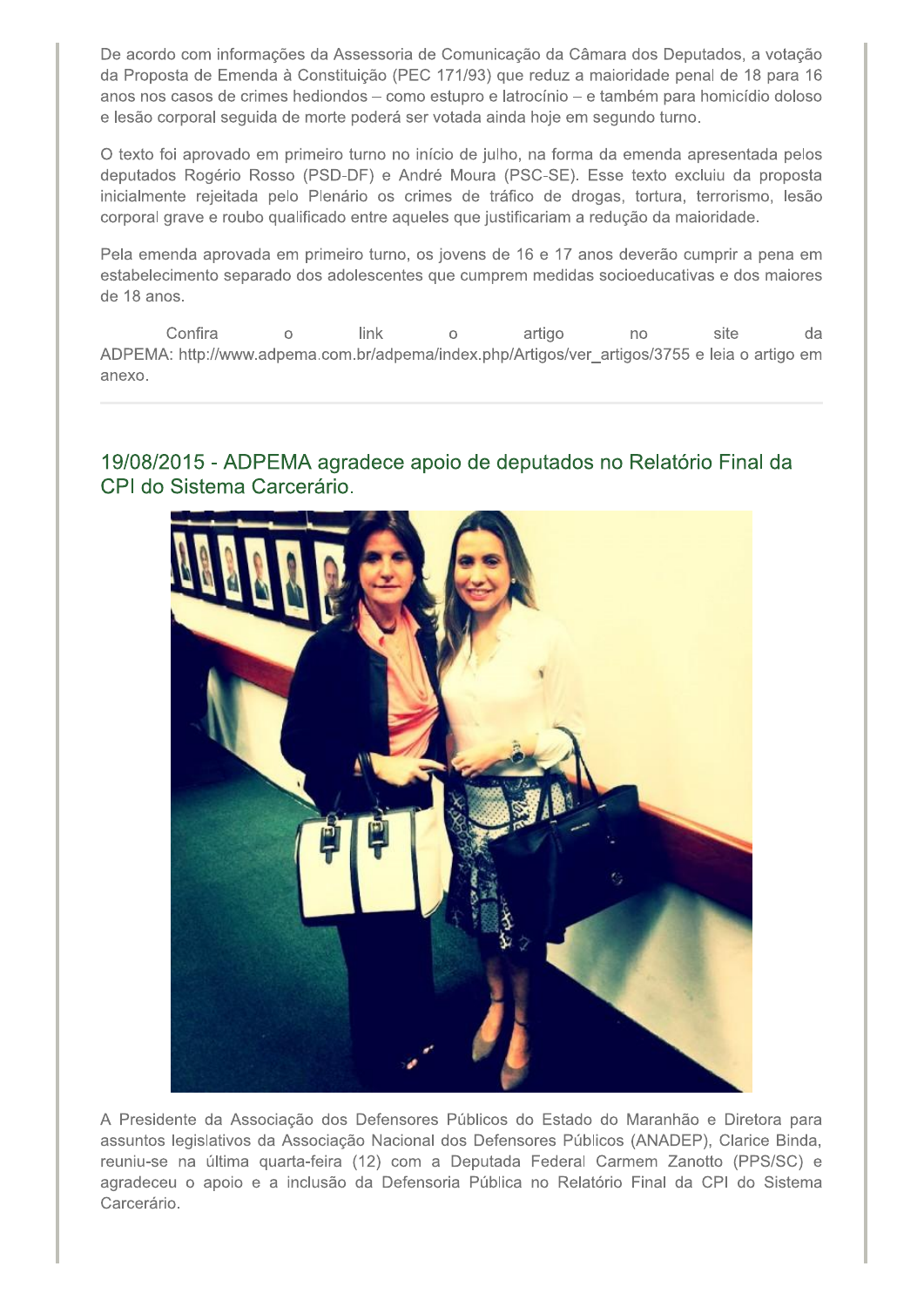No dia 05 de agosto, foi aprovado por unanimidade com o parecer final o relatório final da Comissão Parlamentar de Inquérito (CPI) do Sistema Carcerário pelo deputado Sérgio Brito (PSD/BA). A Associação Nacional dos Defensores Públicos (ANADEP) participou ativamente dos trabalhos da CPI, com acompanhamento de visitas dos parlamentares aos presídios, envio de dados e de documentos aos deputados membros da Comissão com sugestões de mudanças no quadro atual.

Clarice Binda ressalta a importância desse trabalho. "A Defensoria Pública, como órgão de execução penal, tem um papel decisivo na melhoria do sistema prisional do país. Procuramos levar aos parlamentares da CPI a experiência vivida pelo defensores públicos de todo o país para construção de uma evolução do sistema, lembrando que o principal público dos presídios são os usuários dos serviços da Defensoria", declara.

Entre as principais recomendações feitas pela ANADEP e que estão no documento:

Registro de nascimento dos filhos de presos: O projeto "Fortalecendo os vínculos familiares" idealizado pelo presidente da ANADEP, Joaquim Neto, e pelo diretor da ENADEP, Gabriel Furtado, nas suas atuações no Núcleo de Defesa da Criança e do Adolescente da DPE/MA, tem por objetivo fornecer, num só dia, certidões de nascimento e registros de paternidade de filhos de presos do estado que, com os documentos, passam a poder recebê-los em dias de visita. A indicação da CPI foi para que o projeto seja nacionalizado;

Concretização da EC 80/2014 e derrubada do PLP 114: Garantir a assistência judiciária ao preso, por meio da Defensoria Pública, ampliando o quadro da defensoria nos estados, com prioridade para o atendimento dos detentos provisórios, com a efetivação da Emenda Constitucional n. 80/2014 e também através da derrubada do veto ao PLP 114/2011;

Fortalecimento financeiro das Defensorias Públicas e do quadro de apoio (assistentes sociais, psicólogos, sociólogos) para atuarem prioritariamente em estabelecimentos prisionais e delegacias de polícia, por meio da inclusão da Defensoria Pública na Lei de Responsabilidade Fiscal, conforme previsto no PLP 114/2011;

Normatizar as visitas íntimas: entendendo estas como parte importante da ressocialização. Nesse sentido prever a proibição de visita em espaços coletivos na presença de outros detentos e crianças;

Extinguir a revista íntima vexatória: Investir em tecnologia e capacitação dos agentes penitenciários, uniformizar as regras incidentes sobre as visitas - tanto as permisivas quanto as proibitivas;

Estabelecer políticas públicas para o atendimento das demandas específicas das mulheres presas: privilegiando ações voltadas à saúde e assistência jurídica e social, inclusive capacitando os funcionários de unidades femininas, ainda, assegurando progressivamente a alocação de agentes femininos e guardas dos pavilhões e a realização de visitas íntimas e familiares.

Segundo o presidente da CPI, deputado Alberto Fraga (DEM/DF), ainda entre as sugestões de propostas legislativas estão a que obriga a transferência de recursos do Fundo Penitenciário Nacional (Funpen) para os estados e para o Distrito Federal e a que determina a transferência de recursos do Funpen para os municípios que tenham estabelecimentos penais em sua jurisdição. De acordo com Fraga, as medidas propostas pela CPI só serão colocadas em prática se houver vontade política.

# 18/08/2015 - ADPEMA sorteia novo associado para participação do XII **CONADEP**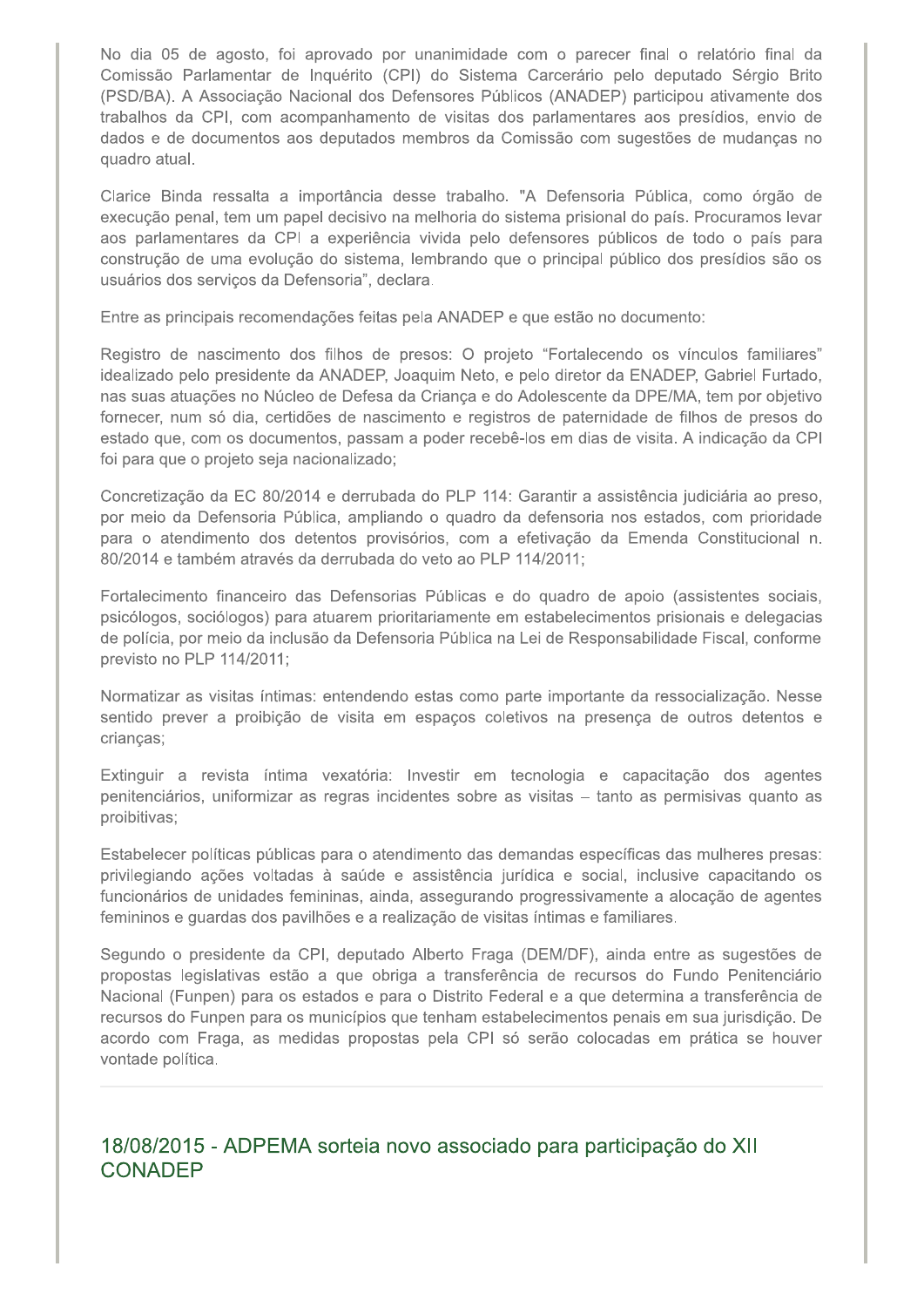

Com a desistência do Defensor Público associado Renan Barros dos Reis, sorteado no último dia 07 de agosto, uma nova chance surgiu para participação do XII Congresso Nacional de Defensores Públicos (CONADEP) que acontecerá entre os dias 4 a 7 de novembro na cidade de Curitiba (PR).

Para preenchimento da vaga, a Diretoria da Associação dos Defensores Públicos do Estado do Maranhão (ADPEMA) realizou novo sorteio na tarde desta terça-feira (18), na sede associativa. O contemplado foi o defensor público associado do Núcleo Regional de Imperatriz (DPE/MA), Fábio de Abreu Ribeiro Machado.

Lembrando que os contemplados no sorteio devem inscrever-se normalmente do site do Congresso e enviarem os boletos de pagamento até o dia 21 de agosto para o email secretaria@adpema.com.br. Foram sorteados os associados Mariana Nunes Parente, Cosmo Sobral da Silva, Thiago Josino Carrilho, Vinicius Carvalho Goulart dos Reis, Lucas Henrique Leite e Cruz, Fábio de Souza Barreto, Juliano José Sousa dos Anjos, Francisco das Chagas Barbosa e Silva, Cristiane Silva Marques e Fábio de Abreu Ribeiro Machado.

Além disso, como forma de valorizar e incentivar a participação dos defensores no Concurso de Teses e Práticas Exitosas do XII CONADEP, a ADPEMA custeará a inscrição de 02 associados que inscreveram práticas diferentes, são os defensores Alberto Pessoa Bastos e Clara Welma, que não foram sorteados pois foram as únicas práticas inscritas pelos defensores associados do estado.

Os defensores interessados em participar do maior evento de defensores públicos do país, mesmo sorteados pela ADPEMA, ainda não tem tempo para se inscrever no site http://congressoanadep.com/ e se juntar aos 12 colegas do estado que irão à Curitiba.

#### Saiba mais sobre o XII Conadep

Sob o tema "Defensoria como Metagarantia: transformando promessas constitucionais em efetividade", o evento será realizado na Faculdade de Direito da Universidade Positivo do Paraná, em Curitiba. A ideia é reunir defensores públicos, juristas, estudantes e representantes da sociedade civil neste que é o maior evento da Defensoria Pública nacional. O Congresso deve ainda oportunizar o debate dos principais temas relacionados à Instituição e o papel do defensor público na sociedade.

Para se inscrever no XII Congresso Nacional dos Defensores Públicos, acesse: http://congressoanadep.com/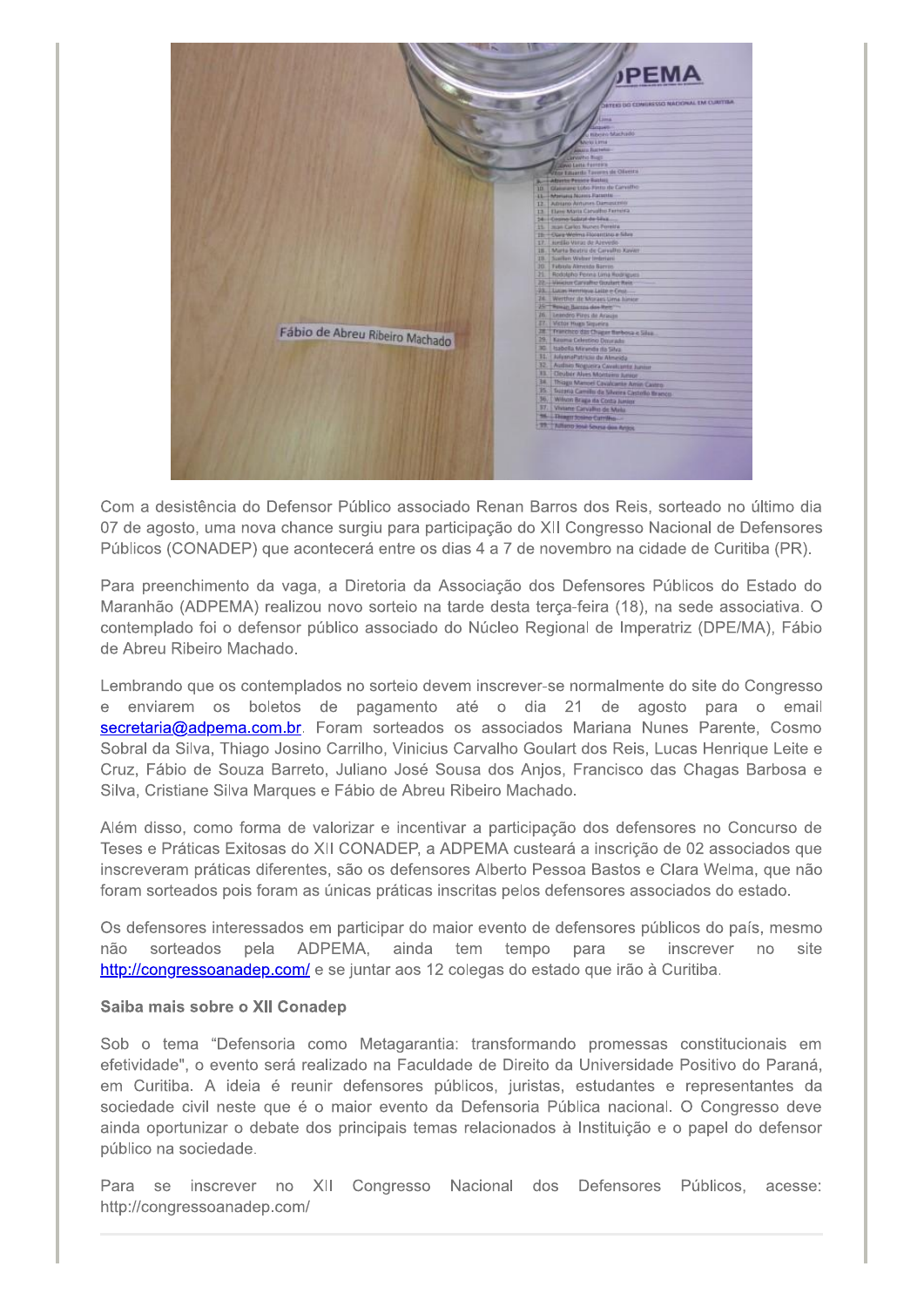17/08/2015 - ENADEP e ESDP-MS promovem Seminário sobre Mediação



Dando continuidade a apresentação de seminários sobre Mediação em todo o Brasil, o Mato Grosso do Sul foi o último estado contemplado com o seminário "Mediação: um novo olhar sobre o conflito", promovido pela Escola Nacional da Defensoria Pública (ENADEP), na Escola Superior da Defensoria Pública de MS (ESDP-MS), em Campo Grande, na última sexta-feira (14). O evento foi oferecido gratuitamente e recebeu grande público nos dois períodos de palestras.

Dentre os assuntos discutidos entre as palestrantes e os participantes estão: Papel da Defensoria Pública, Formas de Resolução de Conflitos, Comunicação Não-Violenta, Ferramentas de Comunicação e Oficinas de Pais e Filhos.

Defensora Pública do Distrito Federal, a palestrante Paula Regina de Oliveira Ribeiro, que também é diretora da Escola Superior da Defensoria Pública do DF e vice-diretora da Enadep, ressaltou que o curso "Mediação: Um novo olhar sobre o conflito", foi criado com o objetivo de apresentar as particularidades do curso "Fundamentos da Mediação para a Defensoria Pública", uma parceria da Associação Nacional dos Defensores Públicos (Anadep), Enadep, Escola Nacional de Mediação (Enam/MJ) e Universidade de Brasília (UnB). "É muito importante para ampliar e destacar a cultura de mediação e conciliação que já vem sendo promovida pela Defensoria Pública", ressalta.

Advogada, analista de Políticas Públicas e Gestão Governamental da Defensoria Pública do Distrito Federal, mediadora voluntária do Tribunal de Justica do DF e também palestrante, Cristiane Teixeira Chaves destacou que, além de ser uma incrível ferramenta de pacificação na área da família, a mediação tem conquistado resultados positivos em outras questões, como na área do consumidor.

Instrutora em Formação de Oficinas de Pais e Filhos pelo Conselho Nacional de Justica e membro efetivo da Comissão de Mediação e Arbitragem da OAB/DF e com atuação no Centro Judiciário de Solução de Conflitos e Cidadania de Brasília, Cristiane Chaves falou sobre a Comunicação Não-Violenta.

"A Comunicação Não-Violenta nos ensina a estabelecer uma outra conexão com o outro. O objetivo central é eu me conectar com o outro pra que ele possa ouvir minha mensagem e isso acontece através da empatia. A empatia facilita a harmonização das minhas necessidades com as necessidades do outro. Preciso ter um olhar empático, estar presente de verdade, ouvir o outro. É muito comum, no nosso cotidiano, cumprimentarmos as pessoas dizendo 'Oi, tudo bem?' sem esperar resposta.", enfatiza.